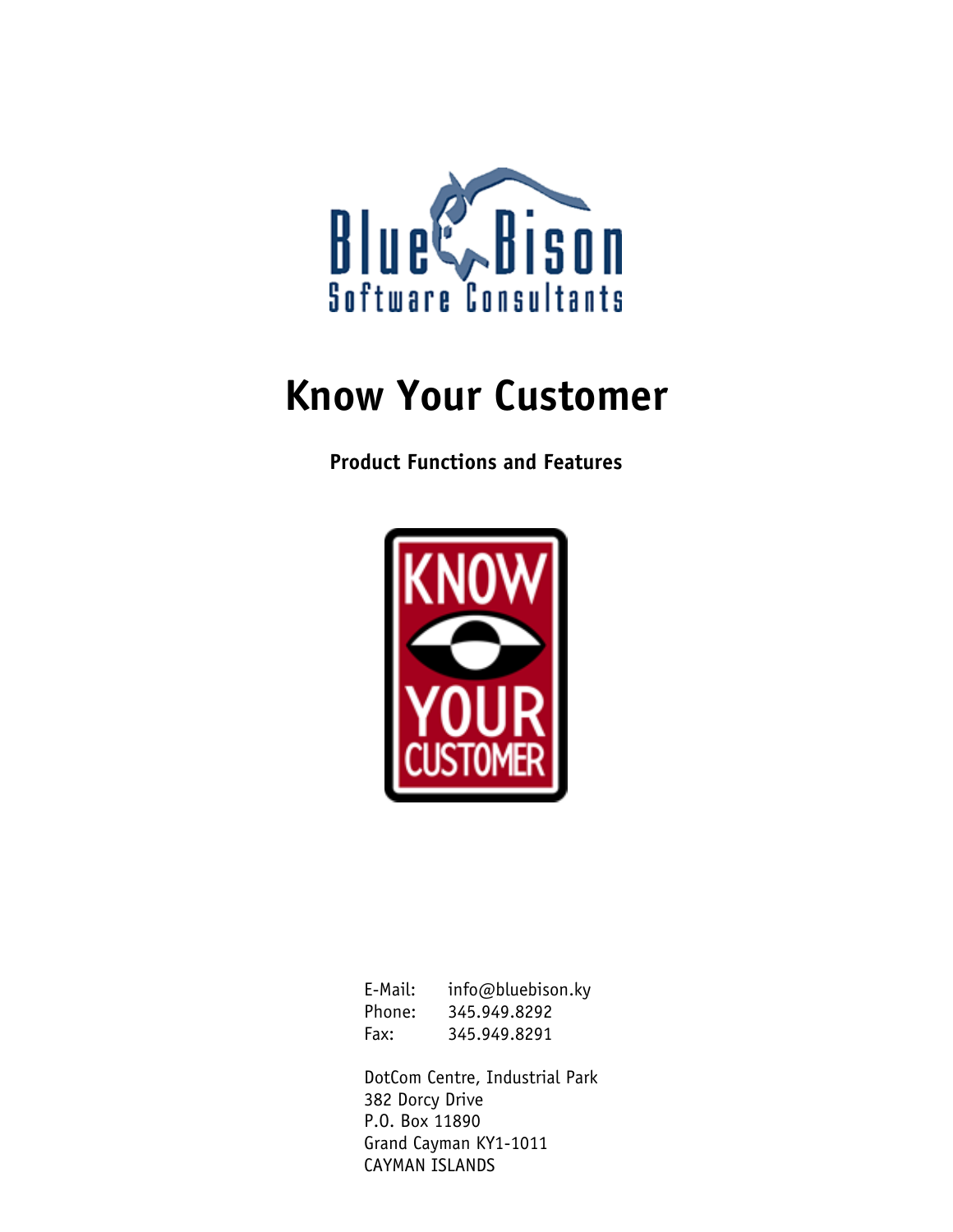



## **Software Program Summary**

The Know Your Customer application (KYC) is designed to assist firms in collecting, managing, and storing their customer identification documents. KYC is an integrated customer database and digital document management application. Built-in business rules enforce responsible procedures for documenting evidence of customer identity. Firms will be assured of maintaining their records to a standard acceptable to the Cayman Islands authorities.

At it's simplest, KYC is offered as a self-contained multi-user application, storing its data in an integrated relational database. KYC can also be incorporated into an existing customer information system that uses a standard SQL database, such as MS SQL Server, Oracle, or Sybase.

| Rnow Your Customer                                        |                     |                                                                |                          |                    |                                         |                | $\blacksquare$ $\blacksquare$ $\times$ |
|-----------------------------------------------------------|---------------------|----------------------------------------------------------------|--------------------------|--------------------|-----------------------------------------|----------------|----------------------------------------|
| Eile<br>Setup Management Report Help                      |                     |                                                                |                          |                    |                                         |                |                                        |
| ▼ Fi New Customer 3 SAR Review<br>n.<br>Add New           |                     | Ø<br>Exit                                                      |                          |                    |                                         |                |                                        |
|                                                           |                     | Customer   Services                                            |                          |                    |                                         |                |                                        |
| Find Next<br>Active only: $\overline{\smile}$ Search      |                     |                                                                |                          |                    |                                         |                |                                        |
|                                                           |                     | Indiv.Name:                                                    |                          |                    |                                         | New Customer   |                                        |
| cayman sub aug 20 2<br>Ξī<br>§<br>Cousins, Andrew         | $\hat{\phantom{a}}$ | DUMMY COMPANY<br>Org.Name:                                     |                          |                    |                                         | Edit Details   |                                        |
| ₽<br>debug, camp                                          |                     |                                                                |                          |                    |                                         |                |                                        |
| Directly Under Label<br>菖                                 |                     | Cayman Islands<br>Permanent                                    |                          | Customer#: KYC107  |                                         | Exempt         |                                        |
| §<br><b>DUMMY COMPANY</b>                                 |                     | Address:                                                       |                          |                    |                                         |                |                                        |
| Ð<br>Ecay                                                 |                     |                                                                | <b>US Status:</b>        |                    |                                         | SAR            |                                        |
| Ð<br>ghosh, aditya                                        |                     |                                                                |                          |                    | Top Level Entity                        | Review History |                                        |
| ⊹⊟า<br>Grant, Hugh<br>Đ<br>n<br>Harneed Sulthan           |                     |                                                                |                          |                    | $\overline{\mathbf{v}}$ Active Customer |                |                                        |
| ≘<br>ijhdsf, test                                         | Status:             |                                                                |                          |                    |                                         | Notes          |                                        |
| n<br>Johnson, Jackie                                      |                     | Approved<br>By:                                                |                          | On:                |                                         | Other          |                                        |
| n<br>k, k                                                 |                     | Exempted<br>By:                                                |                          | On:                |                                         | Relationships  |                                        |
| n<br>Kofax                                                |                     |                                                                |                          |                    |                                         |                |                                        |
| D<br>D,<br>n<br>McMillin, Joseph                          |                     | <b>Customer Documents</b>                                      |                          |                    |                                         |                |                                        |
| n<br>on Vacation, Hameed                                  |                     | Ima Document Name                                              | Type                     | <b>Status</b>      | Remarks                                 | Logged Out     | Logged Out Date                        |
| Org Name<br>n                                             |                     | Certificate of Good Standing                                   | Compliance               | Missing            |                                         | □              |                                        |
| n<br>Primary Address, Testing                             |                     | Certificate of Registration                                    | Compliance               | Missing            |                                         | □              |                                        |
| B<br>re                                                   |                     | Copy of Mern & Arts                                            | Compliance               | Missing            |                                         | п              |                                        |
| ⊫า<br>sdfasdfasdfas, adsfasdfada:<br>Sulthan IAS, Hameed  |                     | Copy of Register of Directors<br>Copy of Register of Members   | Compliance<br>Compliance | Missing<br>Missing |                                         | □<br>□         |                                        |
| Ð<br>Sulthan IASB, Hameed<br>圓                            |                     | Professional Reference                                         | Compliance               | Missing            |                                         | □              |                                        |
| B<br>Sulthan IASB, Hameed                                 |                     |                                                                |                          |                    |                                         |                |                                        |
| ≣า<br>Sulthan, Hameed                                     |                     |                                                                |                          |                    |                                         |                |                                        |
| Ð<br>tea                                                  |                     |                                                                |                          |                    |                                         |                |                                        |
| 目<br>teST                                                 |                     |                                                                |                          |                    |                                         |                |                                        |
| ≣າ<br><b>Test Organization</b><br>目<br>Test Organization2 |                     |                                                                |                          |                    |                                         |                |                                        |
| ₽<br>test, adi                                            |                     |                                                                |                          |                    |                                         |                |                                        |
| Ð<br>Two, Testing                                         |                     |                                                                |                          |                    |                                         |                |                                        |
| 图 yuiu                                                    |                     |                                                                |                          |                    |                                         |                |                                        |
|                                                           | ₩                   |                                                                |                          |                    |                                         |                |                                        |
| $\leq$<br>≯<br>ш                                          |                     |                                                                |                          |                    |                                         |                | Add                                    |
| Refresh                                                   |                     |                                                                |                          |                    |                                         |                |                                        |
| Status                                                    |                     | Total Customers: 85 User: DOMAIN\USER   Database. DATABASENAME |                          |                    |                                         | Server:        | SERVERNAME                             |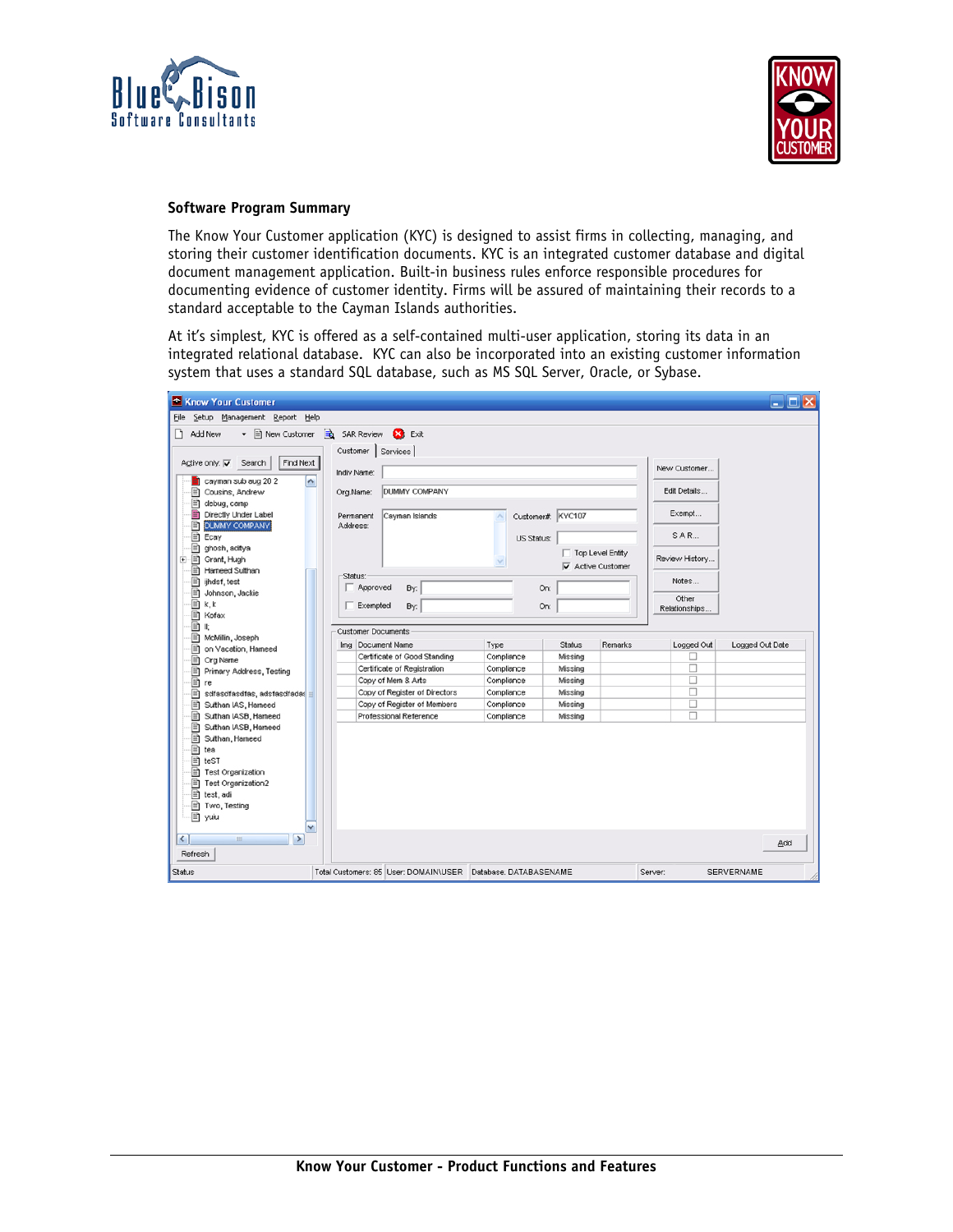



# **Overall Program Structure**

Know Your Customer has the following general structure.



| <b>Details of DUMMY COMPANY</b>                                                        |                  |  |  |  |
|----------------------------------------------------------------------------------------|------------------|--|--|--|
| General Communication   Services & Reviews   Other Information   Exemption   Employees |                  |  |  |  |
| Top Level Entity                                                                       |                  |  |  |  |
| DUMMY COMPANY<br>Display Name:                                                         |                  |  |  |  |
| An Organization C An Individual<br>Type:                                               | Salutation:      |  |  |  |
| First Name:                                                                            |                  |  |  |  |
| Last Name:                                                                             |                  |  |  |  |
| Also known as:                                                                         | Export AKA to CM |  |  |  |
| Org. Name:<br>DUMMY COMPANY                                                            | $\sim$           |  |  |  |
| Category:<br>KYC ID:<br><b>KYC107</b><br>$\mathbf{v}$<br>Company                       |                  |  |  |  |
| Status:                                                                                |                  |  |  |  |
| $\overline{\vee}$ Active<br>By: DOMAINUSER                                             | On: 24-Jul-2007  |  |  |  |
| Approved<br>By:                                                                        | On:              |  |  |  |
| $\Box$ Exempted<br>By:                                                                 | On:              |  |  |  |
| High Risk<br>By:                                                                       | On:              |  |  |  |
| Non-Relevant By:                                                                       | On:              |  |  |  |
|                                                                                        |                  |  |  |  |
| Show History<br>Update<br>Cancel                                                       |                  |  |  |  |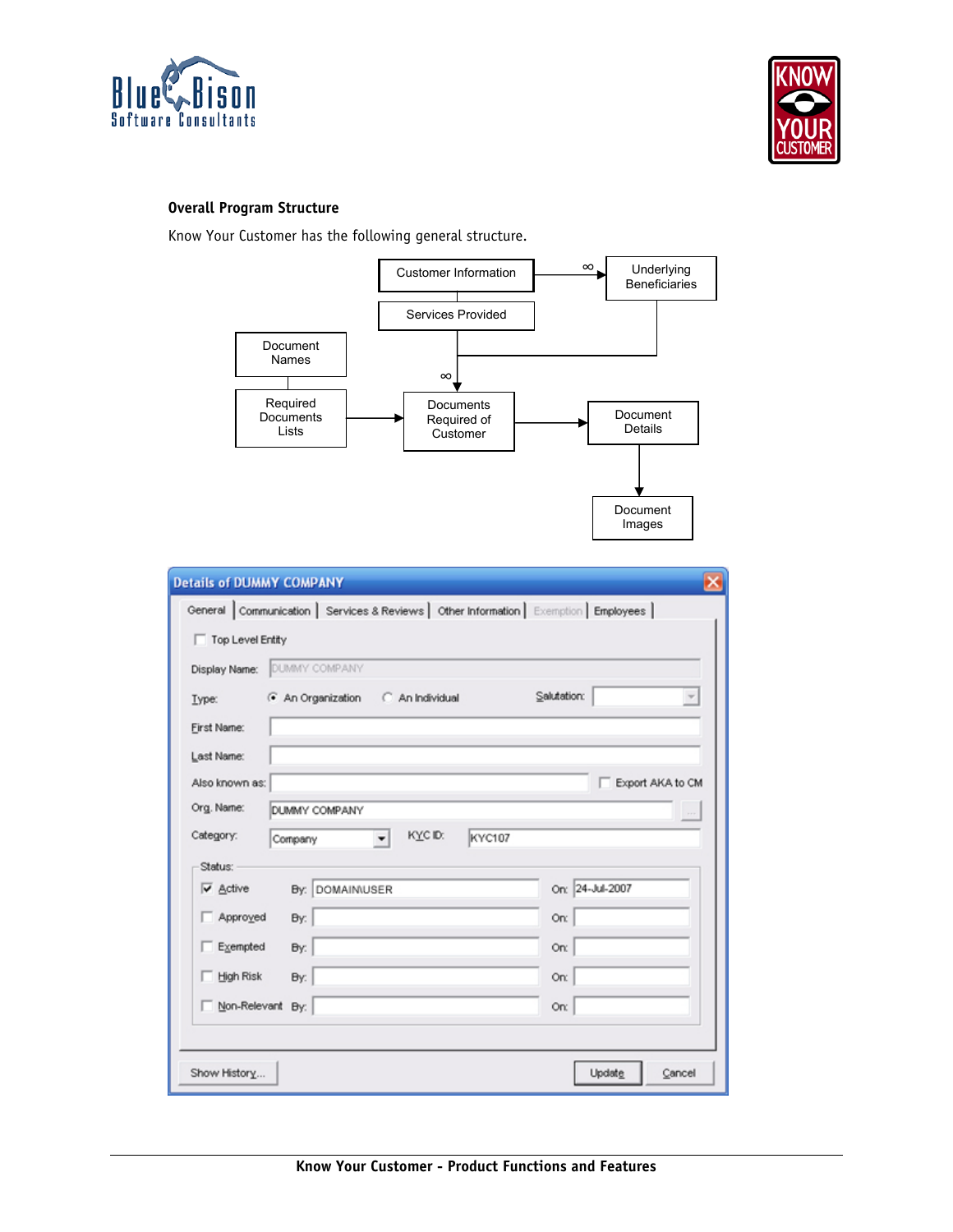



# **Functionality**

# *Required Documents*

The program is designed to automate business rules established by the firm, while still being flexible enough to allow for any due diligence situation. A customer's list of required documents can be made up in a variety of ways:

- A set of required documents may be assigned automatically based on the customer type, domicile or services provided.
- Further sets of required documents may be assigned by the user, such as an additional requirement for large volume customers.
- Single "one-off" documents can be assigned to a specific customer, such as a copy of the customer's second passport.

The sets of required documents are maintained centrally. Any changes to these sets are reflected in the document lists of all customers assigned to them.

| <b>Define Document Sets</b>                       |                      |                 |  |  |
|---------------------------------------------------|----------------------|-----------------|--|--|
| Individual<br>Doc Set                             |                      |                 |  |  |
| Documents                                         |                      |                 |  |  |
| Reg:                                              | Document Name        | Type            |  |  |
|                                                   | Account Opening Form | Compliance      |  |  |
| <b>Bank Reference</b>                             |                      | <b>Business</b> |  |  |
| <b>Birth Certificate</b>                          |                      | Compliance      |  |  |
| Certificate of Change of Name<br>Compliance       |                      |                 |  |  |
| Certificate of Good Standing<br>Compliance        |                      |                 |  |  |
| $\Box$ Certificate of Incorporation<br>Compliance |                      |                 |  |  |
| $\Box$ Certificate of Registration                | Compliance           |                 |  |  |
| ■ Certified copy of Passport Or Drive             | Compliance           |                 |  |  |
| Copy of By-laws                                   | Compliance           |                 |  |  |
| ∐ Copy of Mern & Arts                             | Compliance           |                 |  |  |
| Copy of Partnership Register.                     | Compliance           |                 |  |  |
| Ш                                                 |                      |                 |  |  |
|                                                   |                      | Close           |  |  |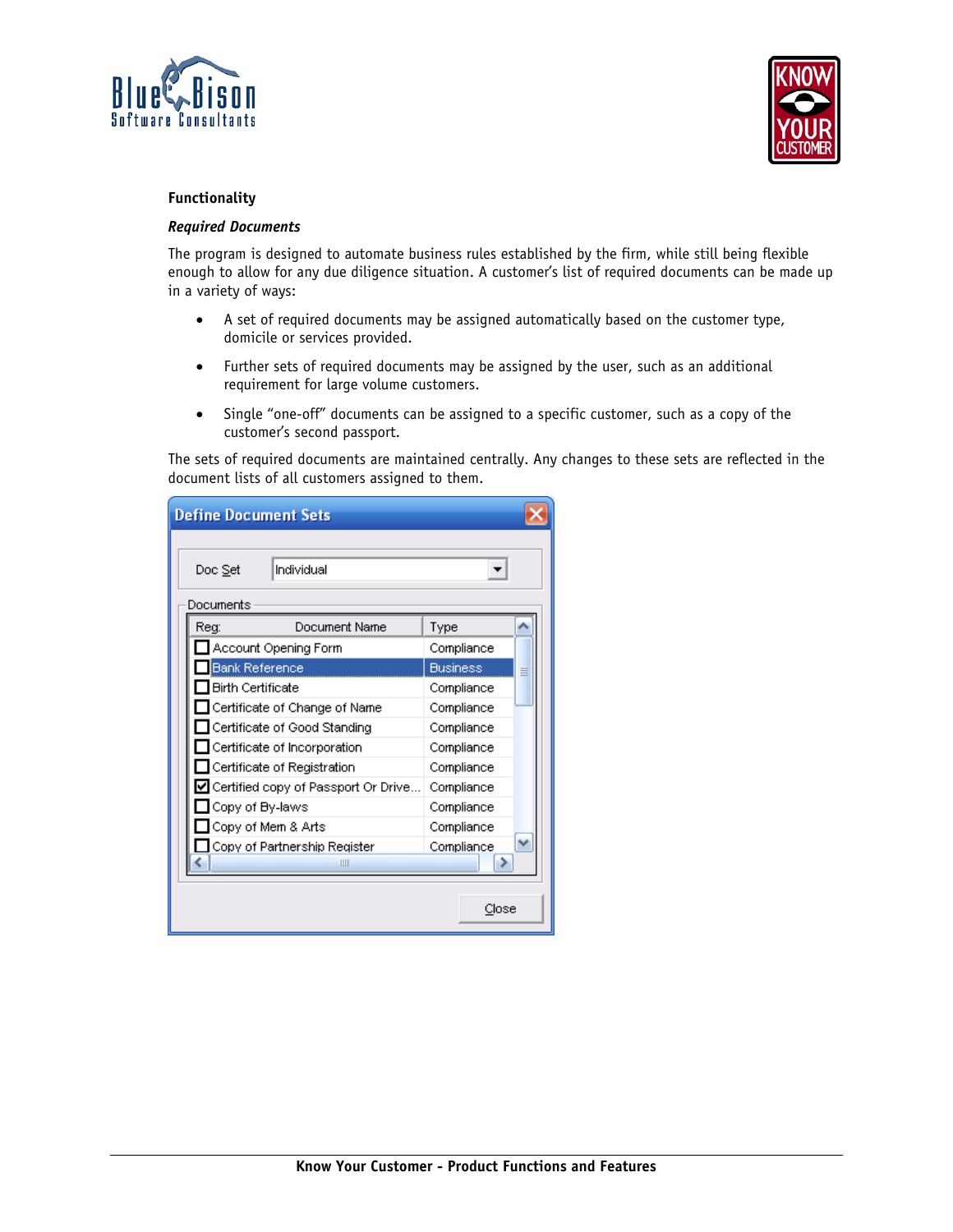



# *Underlying Beneficiaries*

To record due diligence efforts for Underlying Beneficiaries of your customer, there are multiple levels to the customer list. A customer can have an unlimited number of underlying beneficiaries, displaying as child branches in the customer tree view. Each underlying beneficiary follows the same rules as the toplevel customer, having its own list of documents and stored information.

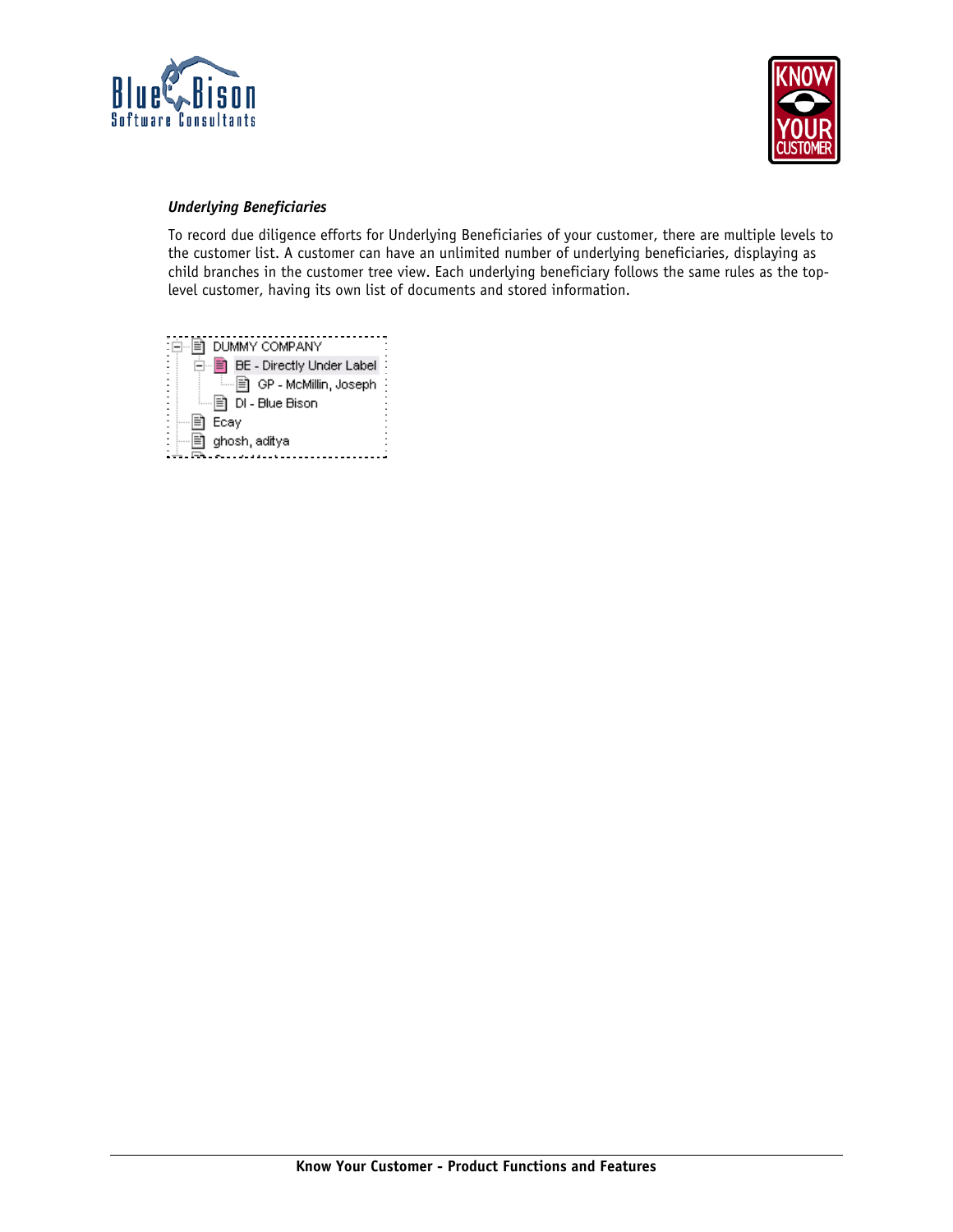



# *Exempting Customers from Documentation*

In situations where documentation of the customer's identity is not required under Cayman Islands regulations, management can override the automatic assigning of required documents. The name of the authorizing manager, the reason for exempting the customer, and notes about the decision are recorded in the system.

Reasons for exemption that are allowed under the CIMA<sup>1</sup> Code of Practice are stored in the database and can be amended by an authorized user. The program also maintains lists for officially recognized Countries & Territories with Equivalent Legislation, and Approved Markets and Exchanges.

|              | <b>Details of Directly Under Label</b>                                                 |
|--------------|----------------------------------------------------------------------------------------|
|              | General   Communication   Services & Reviews   Other Information Exemption   Employees |
| Reason:      | Financial institution in a country with equivalent legislation<br>▼                    |
| Detail:      | Bermuda<br>$\blacktriangledown$                                                        |
| Notes:       | Authorization: DOMAIN\USER                                                             |
|              | 02-Aug-2007<br>Date:<br>                                                               |
|              | Introduced by Eligible Introducer                                                      |
| Name:        | $\blacktriangledown$                                                                   |
| Category:    | Country:<br>▾<br>$\blacktriangledown$                                                  |
|              | Name & Address of Organization:                                                        |
|              |                                                                                        |
|              |                                                                                        |
|              |                                                                                        |
|              |                                                                                        |
|              |                                                                                        |
|              |                                                                                        |
| Show History | Update<br>Cancel                                                                       |

 $\overline{a}$ 

<sup>&</sup>lt;sup>1</sup> CIMA – Cayman Islands Monetary Authority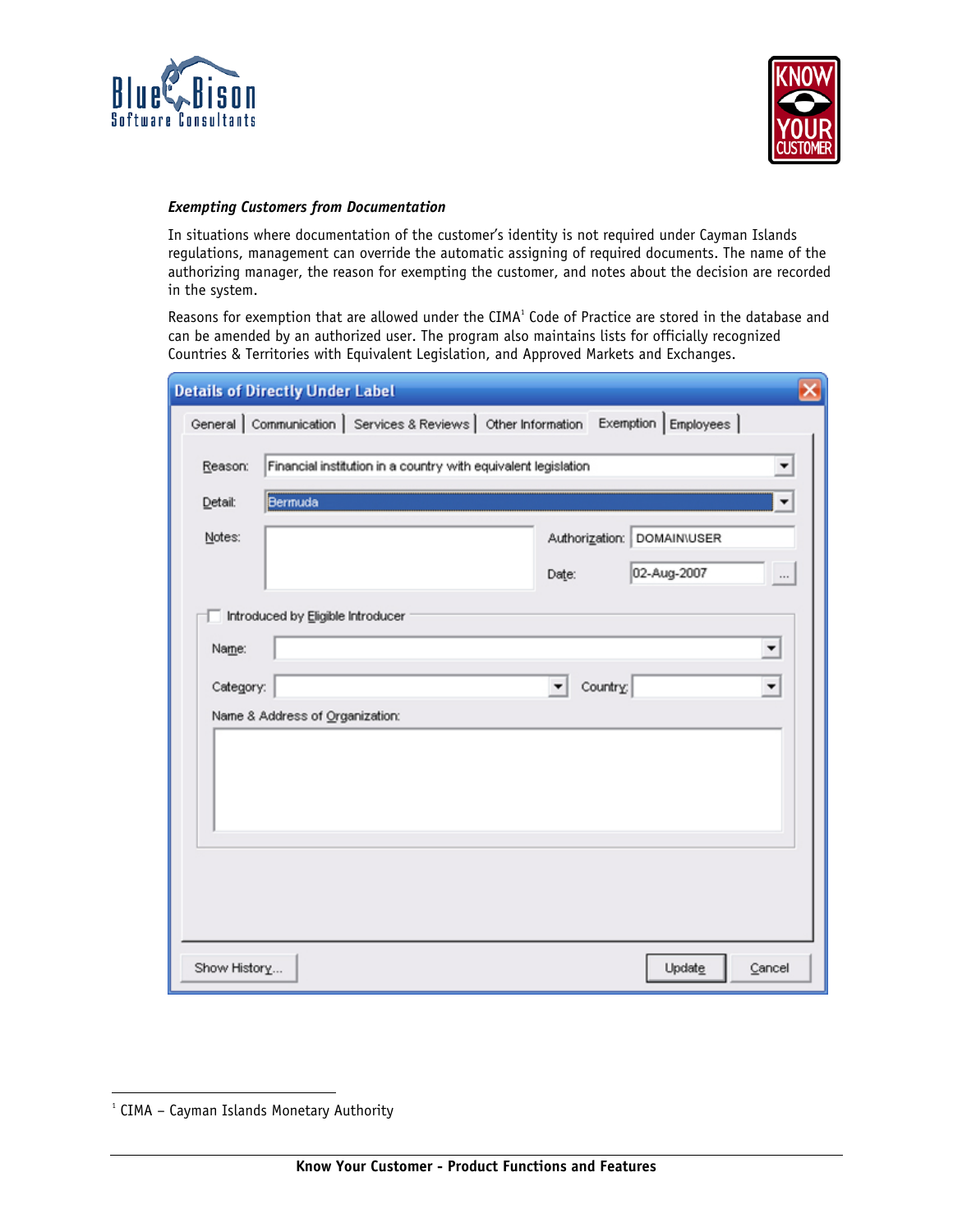



#### *Document Images*

The required documents for each customer are imaged through the program and stored in sub-folders. A Scan Documents screen will work with any TWAIN compatible scanner. Multiple-page documents are stored as a single document image using the TIFF Group 4 format.

From the document list, any imaged document can easily be viewed. A Document Viewer screen displays the image and includes zooming and image manipulation features. Printing of the imaged documents can be accomplished from the Document Viewer or by various reports, with appropriate margin notes.

| <b>Document Details</b>                                                                                         |                                                                                                                                      |                        |
|-----------------------------------------------------------------------------------------------------------------|--------------------------------------------------------------------------------------------------------------------------------------|------------------------|
| Document Name:<br>Status:<br>Date Assigned<br>Logged Out:<br>Logged Out By:<br>Logged Out Date:<br>Expiry Date: | Professional Reference<br>Missing<br>$\blacktriangledown$<br>28-Aug-2006<br>$\cdots$<br>$\blacktriangledown$<br>$\cdots$<br>$\cdots$ | Image Document:<br>г., |
| Type:<br>Remarks:                                                                                               | $\blacktriangledown$<br>Image                                                                                                        | 业<br>Delete Image      |
|                                                                                                                 |                                                                                                                                      | Update<br>Cancel       |

# *Control of physical originals*

As an optional feature, the original physical customer documents can be monitored by using the Log Out function. It allows users to record the date and identity of the person logging out the original document.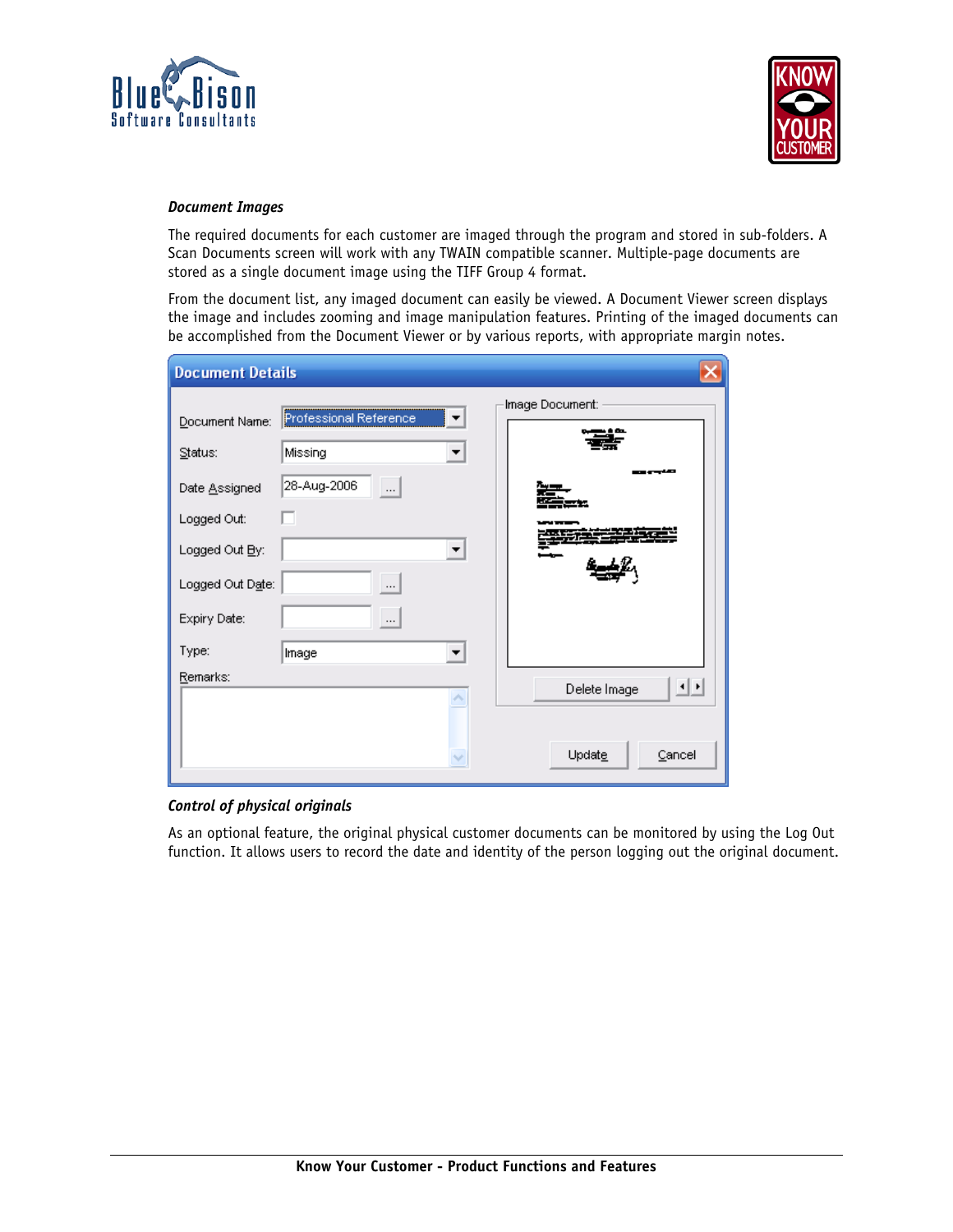



# *Customer Notes*

On the customer level, an unlimited number of notes can be stored.

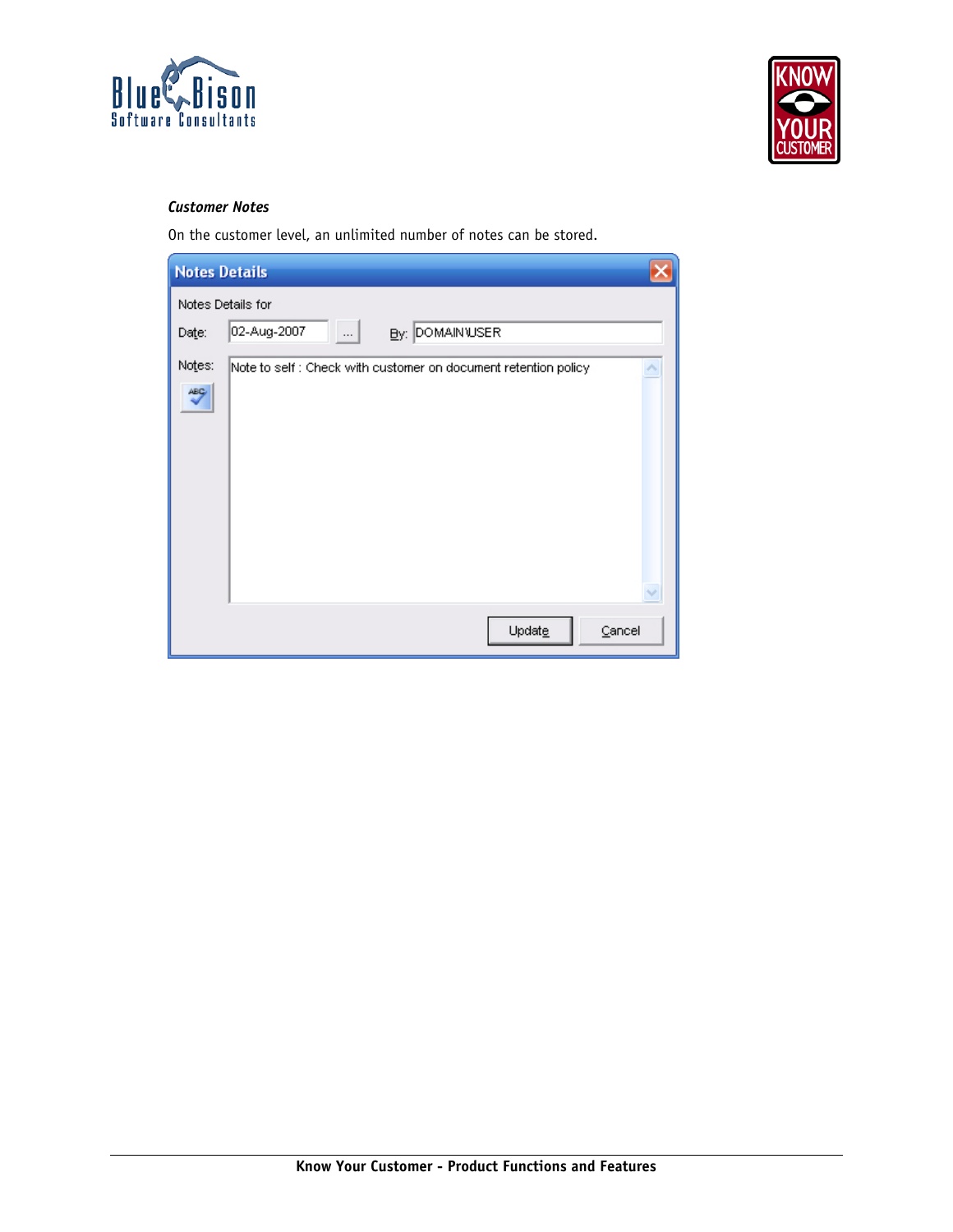



# *Suspicious Activity Report and MLRO's SAR Review*

This feature allows recording of any suspicious behaviour for internal MLRO's review by the firm. When an internal report of suspicious behaviour is entered, the program will store management's response. If a decision is made to notify a Reporting Authority, a report in the recommended format can be generated with all relevant details about the customer, including copies of imaged documents.

Every time a suspicious activity report is created KYC automatically sends email to the MLRO Users requesting them to review the suspicious action.

| <b>Suspicious Activity</b><br>× |                                        |          |                   |                |                 |
|---------------------------------|----------------------------------------|----------|-------------------|----------------|-----------------|
| Name:                           | Directly Under Label                   |          |                   | Customer #:    | KYC62           |
| Reporting User:                 | <b>DOMAIN/USER</b>                     |          |                   | SAR Reference: | 27              |
| Details of Suspicious Activity: |                                        |          | SAR Date:         |                | 02-Aug-2007 -   |
|                                 |                                        |          | MLRO Documents    |                |                 |
|                                 |                                        |          | File Name         | File           | Created         |
|                                 |                                        |          | ≺                 | Ш              | ≯               |
|                                 |                                        |          |                   |                | ×<br>G) …       |
| Print SAR Receipt               |                                        |          |                   |                |                 |
| MLRO Comments:                  |                                        |          |                   |                |                 |
|                                 |                                        |          |                   |                |                 |
|                                 |                                        |          |                   |                |                 |
|                                 |                                        |          |                   |                |                 |
|                                 |                                        |          |                   |                |                 |
| $\left\langle \right\rangle$    |                                        |          |                   |                |                 |
| Status:                         |                                        |          | Date of Decision: |                | 02-Aug-2007<br> |
|                                 | Report to Reporting Authority made:  - | ▼        |                   |                |                 |
|                                 |                                        | FRA Form | Show History      | Save           | Close           |